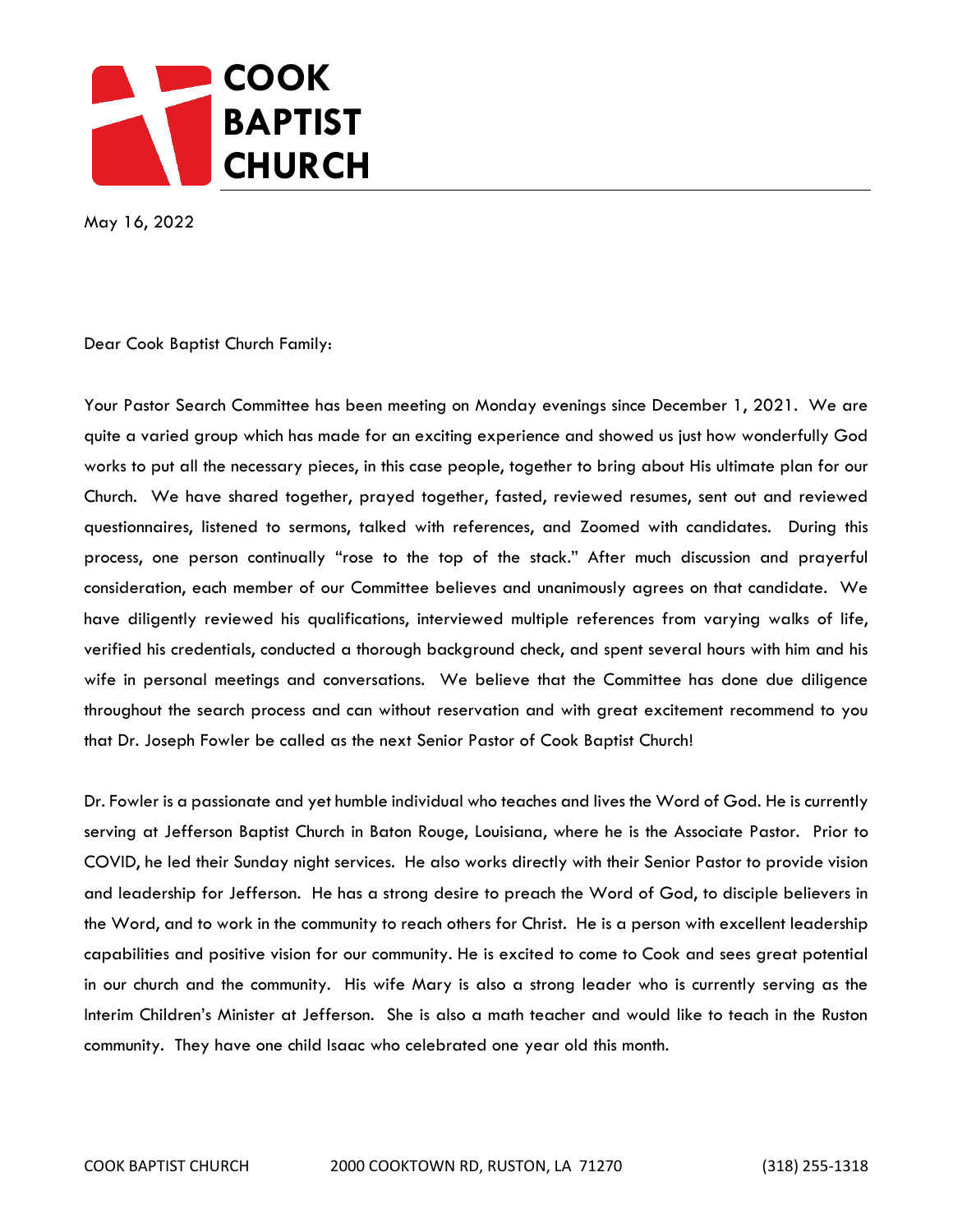## **COOK BAPTIST CHURCH**

Dr. and Mrs. Fowler and Isaac will be visiting Cook Baptist in view of a call on Friday through Sunday, May 27-29. Attached is a schedule of activities planned to help you get to know them. Please take advantage of the opportunity to meet Dr. and Mrs. Fowler on Saturday afternoon during an informal reception to be held in the Fellowship Hall. Dr. Fowler will be preaching the Sunday morning sermon on May 29th at 9:00a.m. Following the service, there will be a Question-and-Answer period (in lieu of Connect Groups). At the close of the Q&A, the church will hold a special-called business meeting to act on the motion to support the recommendation of the Pastor Search Committee and call Dr. Joseph Fowler to serve as Senior Pastor of Cook Baptist Church. Ballots will be counted immediately by the Pastor Search Committee and the results announced to the congregation. According to the church by-laws, a ninety percent affirmative vote of those present and voting is required in order to issue a call. Please prayerfully consider your vote and how it will affect the life and potential of Cook Baptist Church.

The Committee has been blessed and encouraged through this process. We are excited to see God's hand at work in the lives of the Fowlers as well as in the life of Cook Baptist Church. We pray that God will continue to bless our church as we move forward in the days ahead.

In Christian Love,

Brent Gay, Chair Pastor Search Committee

Other Committee Members:

 Ethan Welch, James Davis, Janet Maxwell, Kathye Scriber, Eileen Cook, Rhea DeOliviera (Ex-Officio – Personnel), and Ed Lary (Ex-Officio – Deacons)